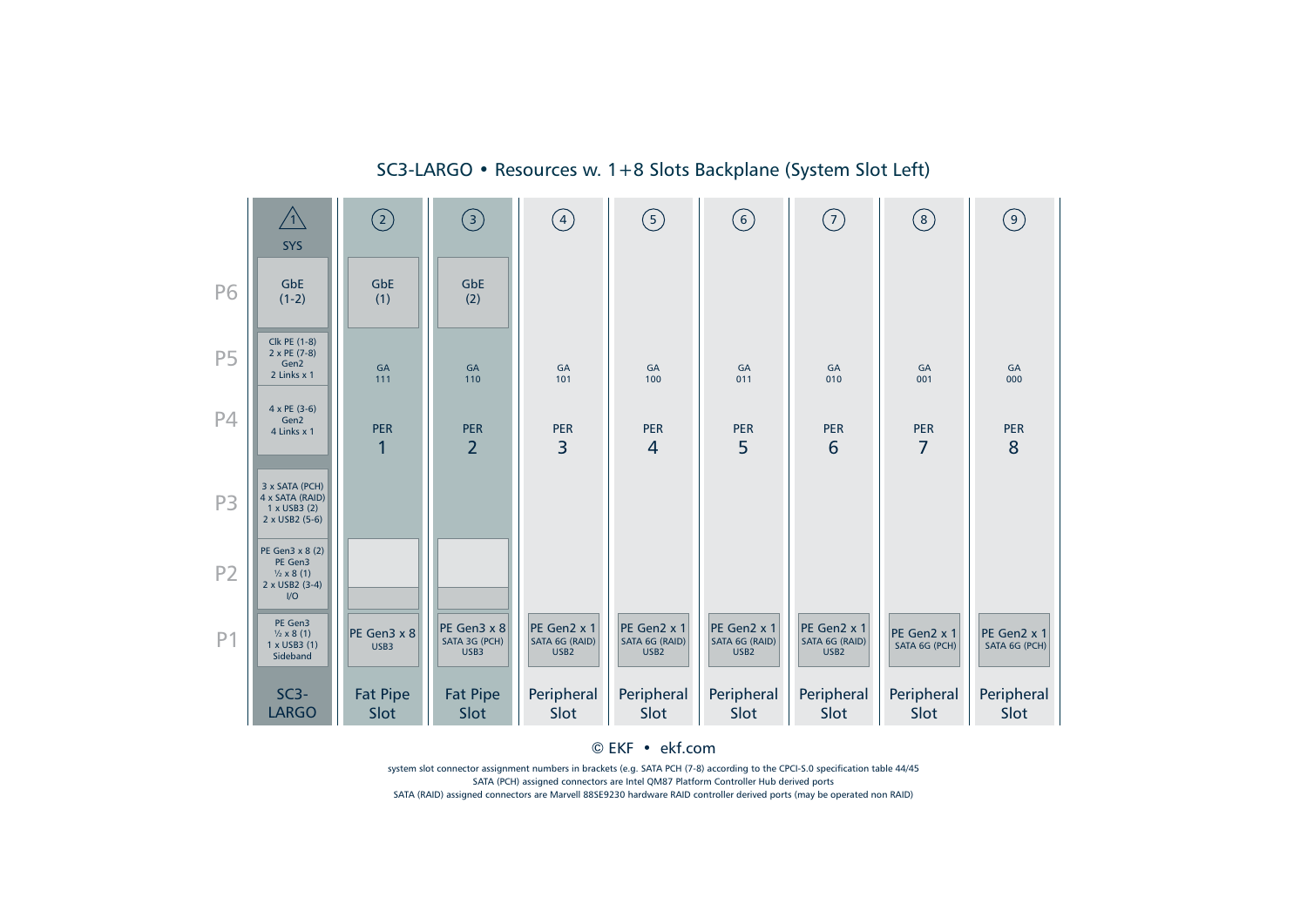|                | (1)                          | $\odot$                      | $\odot$                                           | $\left(4\right)$                                  | $\circledS$                                       | $\left(\overline{6}\right)$                       | (7)                                  | (8)                     | $\sqrt{9}$<br><b>SYS</b>                                                         |
|----------------|------------------------------|------------------------------|---------------------------------------------------|---------------------------------------------------|---------------------------------------------------|---------------------------------------------------|--------------------------------------|-------------------------|----------------------------------------------------------------------------------|
| P6             |                              |                              |                                                   |                                                   |                                                   |                                                   | GbE<br>(2)                           | GbE<br>(1)              | <b>GbE</b><br>$(1-2)$                                                            |
| <b>P5</b>      | GA<br>000                    | GA<br>001                    | GA<br>010                                         | GA<br>011                                         | GA<br>100                                         | GA<br>101                                         | $\mathsf{GA}$<br>110                 | GA<br>111               | Clk PE (1-8)<br>2 x PE (7-8)<br>Gen2<br>2 Links x 1                              |
| <b>P4</b>      | <b>PER</b><br>8              | <b>PER</b><br>$\overline{7}$ | <b>PER</b><br>6                                   | <b>PER</b><br>5                                   | <b>PER</b><br>$\overline{4}$                      | <b>PER</b><br>3                                   | <b>PER</b><br>$\overline{2}$         | <b>PER</b><br>1         | 4 x PE (3-6)<br>Gen2<br>4 Links x 1                                              |
| P <sub>3</sub> |                              |                              |                                                   |                                                   |                                                   |                                                   |                                      |                         | 3 x SATA (PCH)<br>4 x SATA (RAID)<br>1 x USB3 (2)<br>2 x USB2 (5-6)              |
| P <sub>2</sub> |                              |                              |                                                   |                                                   |                                                   |                                                   |                                      |                         | PE Gen3 x 8 (2)<br>PE Gen3<br>$\frac{1}{2} \times 8(1)$<br>2 x USB2 (3-4)<br>$U$ |
| P <sub>1</sub> | PE Gen2 x 1<br>SATA 6G (PCH) | PE Gen2 x 1<br>SATA 6G (PCH) | PE Gen2 x 1<br>SATA 6G (RAID)<br>USB <sub>2</sub> | PE Gen2 x 1<br>SATA 6G (RAID)<br>USB <sub>2</sub> | PE Gen2 x 1<br>SATA 6G (RAID)<br>USB <sub>2</sub> | PE Gen2 x 1<br>SATA 6G (RAID)<br>USB <sub>2</sub> | PE Gen3 x 8<br>SATA 3G (PCH)<br>USB3 | PE Gen3 x 8<br>USB3     | PE Gen3<br>$\frac{1}{2} \times 8(1)$<br>1 x USB3 (1)<br>Sideband                 |
|                | Peripheral<br>Slot           | Peripheral<br>Slot           | Peripheral<br>Slot                                | Peripheral<br>Slot                                | Peripheral<br>Slot                                | Peripheral<br>Slot                                | <b>Fat Pipe</b><br>Slot              | <b>Fat Pipe</b><br>Slot | $SC3-$<br><b>LARGO</b>                                                           |

SC3-LARGO • Resources w. 1+8 Slots Backplane (System Slot Right)

© EKF • ekf.com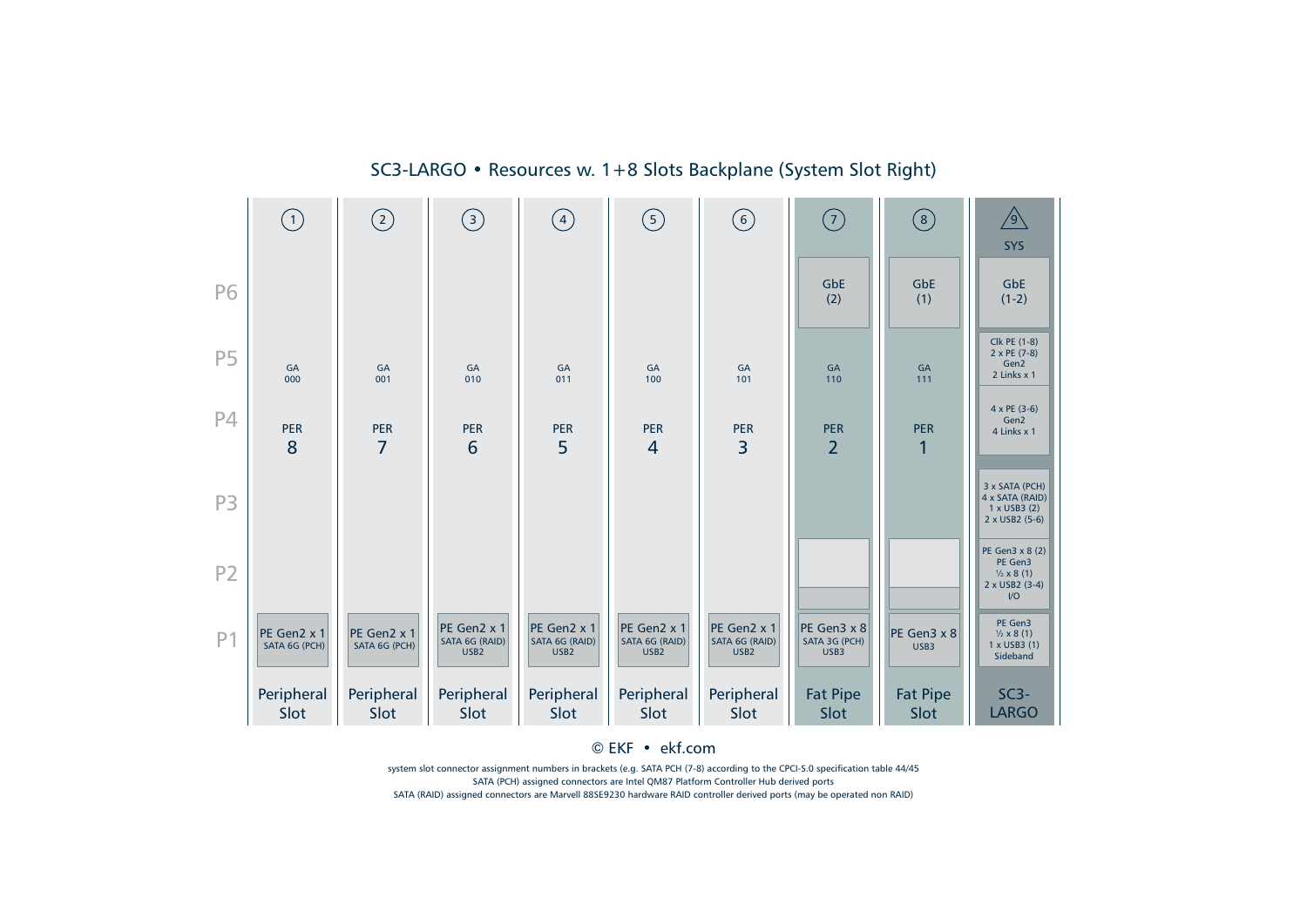

## SC3-LARGO • Resources w. 1+4 Slots Backplane (System Slot Left)

© EKF • ekf.com